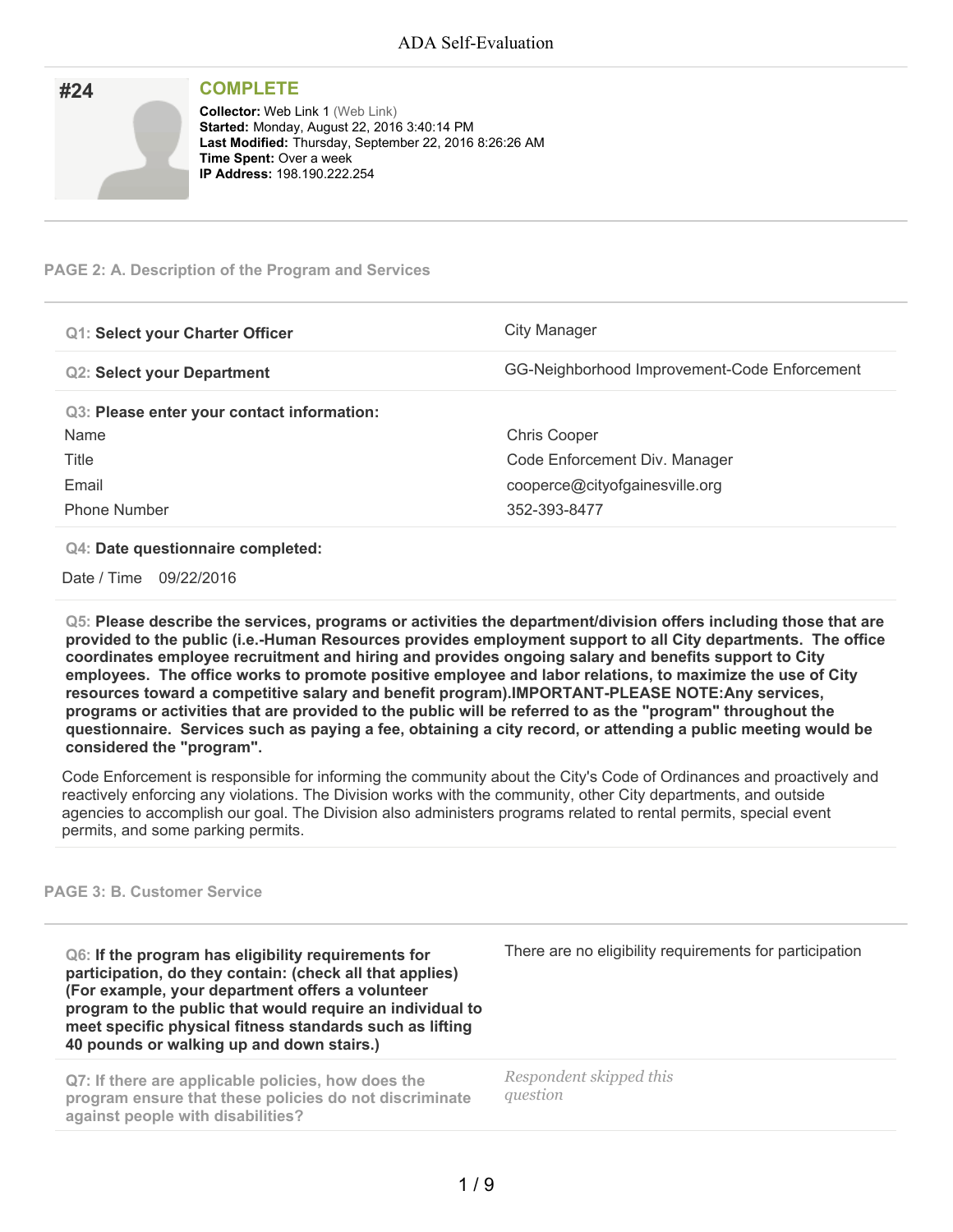| Q8: Is there a formal policy in place to respond to<br>requests from the general public for sign language, oral<br>and cued speech interpreters, or other modifications to<br>the program to allow people with disabilities to<br>participate?                                                               | No                                                                                                                                                                                                                                                                                                                                                                                                                                            |
|--------------------------------------------------------------------------------------------------------------------------------------------------------------------------------------------------------------------------------------------------------------------------------------------------------------|-----------------------------------------------------------------------------------------------------------------------------------------------------------------------------------------------------------------------------------------------------------------------------------------------------------------------------------------------------------------------------------------------------------------------------------------------|
| Q9: Does the program have standard operating<br>procedures in place to include a person with<br>disabilities? [For example, allowing a service animal into<br>a facility, allowing someone to bring a personal<br>attendant with them to a recreation class or moving an<br>event to an accessible location] | No                                                                                                                                                                                                                                                                                                                                                                                                                                            |
| Q10: Is the program staff that interacts with the<br>publictrained on the correct procedures to follow when a<br>person requests an interpreter?                                                                                                                                                             | No                                                                                                                                                                                                                                                                                                                                                                                                                                            |
| Q11: How much notice is required to provide an<br>accommodation request?                                                                                                                                                                                                                                     | Don't know - have not completed such a request                                                                                                                                                                                                                                                                                                                                                                                                |
| Q12: Do you track accessibility requests for the<br>program?                                                                                                                                                                                                                                                 | No                                                                                                                                                                                                                                                                                                                                                                                                                                            |
| Q13: Does the program charge an additional fee for<br>modifying the program for a person with disabilities?                                                                                                                                                                                                  | No                                                                                                                                                                                                                                                                                                                                                                                                                                            |
| Q14: Are there any hard copy or digital forms required<br>for admission or participation in the program (i.e. tests,<br>applications, registration forms, etc.)?                                                                                                                                             | Yes,<br>If yes, please list the forms:<br>The application to participate on our advisory board is<br>available as a hard copy and digitally. There is a<br>residency requirement and a requirement related to<br>employment. The only other forms we offer are to<br>apply for a permit. They are available as a hard copy.<br>We are exploring digital forms. Permits include rental<br>permits, special event permits, and parking permits. |
| Q15: Do the forms contain a notice that the City does not<br>discriminate against people with disabilities?                                                                                                                                                                                                  | Don't Know                                                                                                                                                                                                                                                                                                                                                                                                                                    |
| Q16: Is an interview required prior to an applicant's<br>admission to the program?                                                                                                                                                                                                                           | No                                                                                                                                                                                                                                                                                                                                                                                                                                            |
| Q17: When hiring temporary or permanent employees,<br>does the program consistently use selection criteria that<br>does not discriminate based on disability?                                                                                                                                                | No                                                                                                                                                                                                                                                                                                                                                                                                                                            |
| Q18: Does the program ensure individuals with<br>disabilities are allowed the opportunity to participate as<br>members of any program associated citizen's advisory<br>boards or committees?                                                                                                                 | Yes,<br>If yes, please explain the process to ensure<br>opportunities are provided.<br>There is not a formal process.                                                                                                                                                                                                                                                                                                                         |
| Q19: Are individuals with disabilities currently serving<br>on any of the program's advisory boards or<br>committees?                                                                                                                                                                                        | No                                                                                                                                                                                                                                                                                                                                                                                                                                            |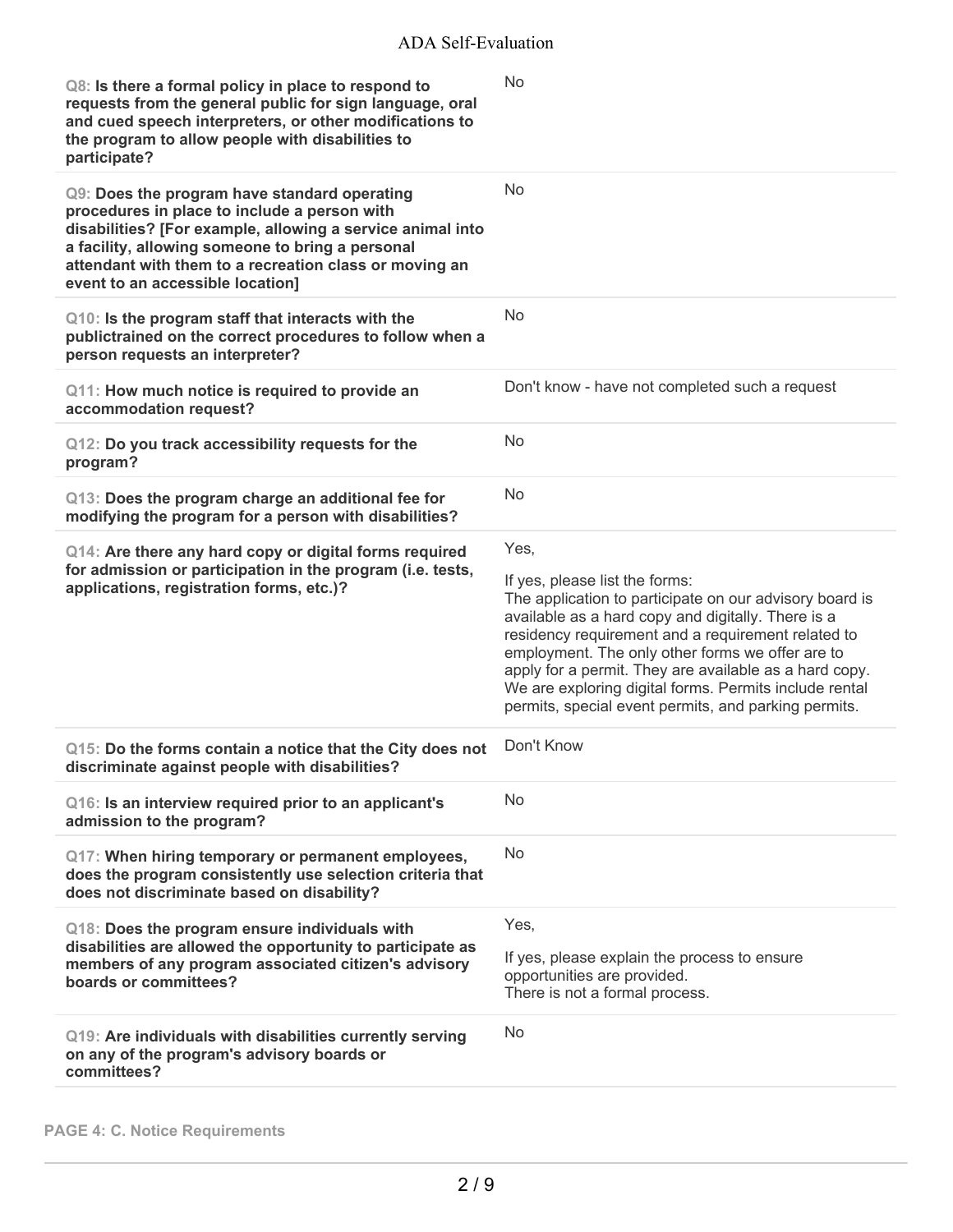| Q20: Is a "Notice under the Americans with Disabilities<br>Act" or a non-discrimination statement made accessible,<br>as needed, to program participants who may be persons<br>with disabilities?                                                                                                                                        | Don't Know                                                                                           |
|------------------------------------------------------------------------------------------------------------------------------------------------------------------------------------------------------------------------------------------------------------------------------------------------------------------------------------------|------------------------------------------------------------------------------------------------------|
| Q21: Does the non-discrimination statement include<br>information about the City's ADA Coordinator and how<br>to contact them or file a grievance?                                                                                                                                                                                       | Don't Know                                                                                           |
| Q22: Is program staff that regularly interacts with the<br>public familiar with the City's ADA grievance/complaint<br>procedures when an incident of disability discrimination<br>is alleged?                                                                                                                                            | <b>No</b>                                                                                            |
| Q23: Does the program notify all persons that public<br>meetings, hearings, interviews, and conferences will be<br>held in accessible locations and that adaptive/auxiliary<br>aids (such as assistive listening devices, readers for the<br>blind, pen and paper) will be provided, upon request, to<br>participants with disabilities? | Don't Know                                                                                           |
| Q24: Is there a formal policy in place to respond to<br>requests from the general public for note takers,<br>computer-assisted real time transcription services, and<br>other auxiliary aids and services for providing effective<br>communication?                                                                                      | <b>No</b>                                                                                            |
| <b>PAGE 5: D. Printed Information</b>                                                                                                                                                                                                                                                                                                    |                                                                                                      |
| Q25: Does the program have printed materials (i.e.<br>forms, newsletters, brochures, calendars, fact sheets)<br>that are made available to the public?                                                                                                                                                                                   | Yes,<br>If yes, please describe the printed materials.<br>Agendas with backup material and minutes.  |
| Q26: Who manages the printed materials?                                                                                                                                                                                                                                                                                                  | My department manages printed material                                                               |
| Q27: Is there a formal policy in place to respond to<br>requests from the general public for alternate document<br>formats of the printed materials that are made to the<br>public?                                                                                                                                                      | <b>No</b>                                                                                            |
| Q28: What types of alternate document formats does the<br>program make available when requested? (Check all that<br>apply)                                                                                                                                                                                                               | Email (i.e. sending a document to a person directly<br>who cannot access it on the web or in person) |
| Q29: How much notice is required to provide the<br>alternate document formats?                                                                                                                                                                                                                                                           | Don't know - have not completed such a request                                                       |
| Q30: Do you track accessibility requests for alternate<br>formats of printed material?                                                                                                                                                                                                                                                   | <b>No</b>                                                                                            |
| Q31: Does the program charge an additional fee for<br>providing materials in alternative formats for people with                                                                                                                                                                                                                         | Don't Know                                                                                           |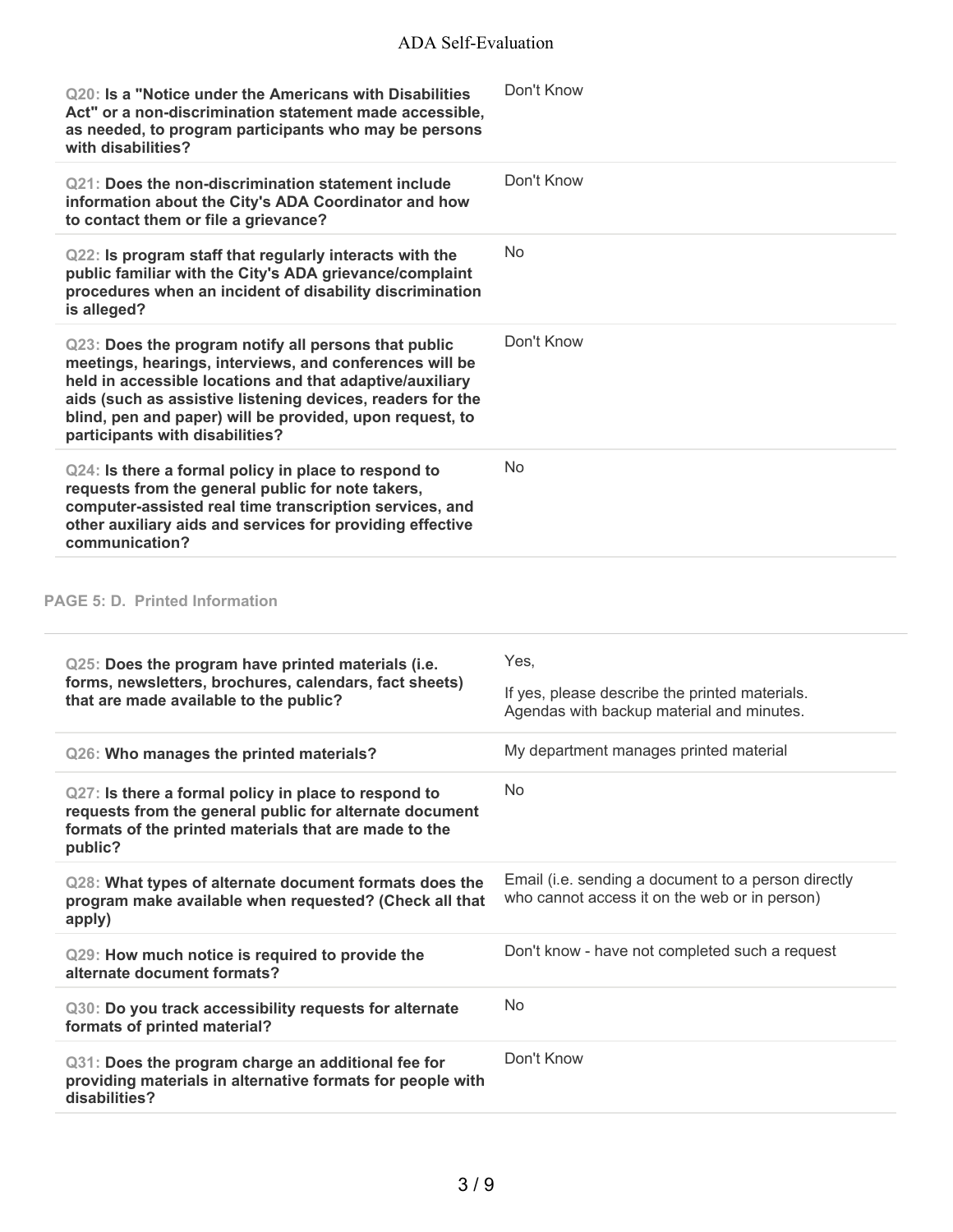**Q32: Does the program include images of individuals with disabilities in the printed materials and publications?**

Do not include any photos of people in print material/publications

**PAGE 6: E. Television and Audiovisual Public Information**

| Q33: Does the program produce audiovisual (film,<br>videotape, television, digital) presentations, or website<br>demonstrations/webinars for the public or provide these<br>types presentations to the public?     | Yes,<br>If yes, please list the types of presentations that are<br>provided:<br>Special Magistrate hearing. |
|--------------------------------------------------------------------------------------------------------------------------------------------------------------------------------------------------------------------|-------------------------------------------------------------------------------------------------------------|
| Q34: Is there a formal policy in place to respond to<br>requests from the general public for accessible<br>audiovisual, televised or online presentations provided<br>to the public?                               | Don't Know                                                                                                  |
| Q35: What types of accessible audio/visual, televised or<br>online presentation formats does the program make<br>available when requested?                                                                         | Respondent skipped this<br>question                                                                         |
| Q36: How much notice is required to provide the<br>accessible presentation formats?                                                                                                                                | Don't know - have not completed such a request                                                              |
| Q37: Do you track accessibility requests for accessible<br>presentation formats?                                                                                                                                   | Don't Know                                                                                                  |
| Q38: Does the program charge an additional fee for<br>providing presentations in accessible formats for people<br>with disabilities?                                                                               | Don't Know                                                                                                  |
|                                                                                                                                                                                                                    |                                                                                                             |
| Q39: Do the audio/visual presentations include<br>portrayals of individuals with disabilities?                                                                                                                     | Do not include any portrayals of people in audio/visual<br>presentations                                    |
|                                                                                                                                                                                                                    |                                                                                                             |
| Q40: Does the program provide information about its<br>offerings to the public on the internet?                                                                                                                    | Yes,<br>If yes, please list the URL:<br>http://cityofgainesville.org/CodeEnforcement.aspx                   |
| Q41: What information is provided on the internet?<br>Please describe briefly:                                                                                                                                     | Meeting date/time/location, eligibility<br>requirements, agendas and minutes, and link to<br>video.         |
| <b>PAGE 7: F. Website</b><br>Q42: Does the webpage(s) include information about the<br>accessibility of the facilities (parking, bathrooms,<br>assistive listening devices, etc.) where the program is<br>offered? | Yes,<br>If yes, please briefly describe what information is<br>provided about accessibility:                |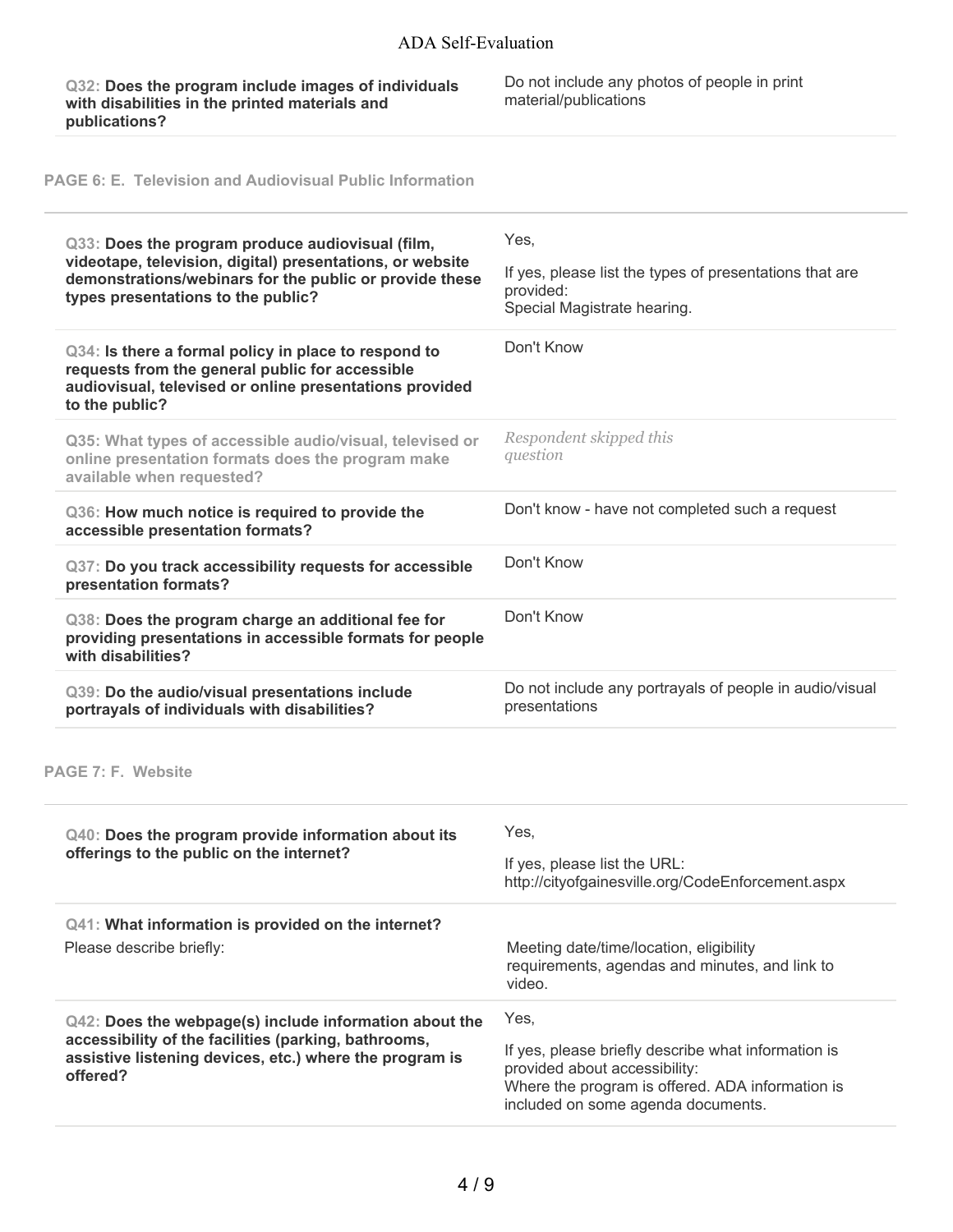| Q43: Who manages the information regarding the<br>facilities, programs and services provided on the<br>internet?                                                                                                                                                                                                                              | The department manages the webpage(s) content |
|-----------------------------------------------------------------------------------------------------------------------------------------------------------------------------------------------------------------------------------------------------------------------------------------------------------------------------------------------|-----------------------------------------------|
| Q44: Does the website home page include easily<br>locatable information, including a telephone number and<br>email address, for use in reporting website accessibility<br>problems and requesting accessible services and<br>information?                                                                                                     | <b>No</b>                                     |
| Q45: Do all links have a text description that can be read<br>by a screen reader (not just a graphic or "click here")?                                                                                                                                                                                                                        | <b>No</b>                                     |
| Q46: Do all the photographs, maps, graphics and other<br>images on the webpages currently have HTML tags<br>(such as an "alt" tag or a long description tag) with text<br>equivalents of the material being visually conveyed?                                                                                                                | <b>No</b>                                     |
| Q47: Are all the documents posted on the webpages<br>available in HTML or other text-based format (for<br>example rich text format (RTF) or word processing<br>format), even if they are also provided in another format,<br>such as Portable Document Format (PDF)?                                                                          | Don't Know                                    |
| Q48: If a webpage has data charts or tables, is HTML<br>used to associate all data cells with column and row<br>identifiers?                                                                                                                                                                                                                  | Don't Know                                    |
| Q49: Do all video files available on the webpages have<br>audio descriptions of what is being displayed to provide<br>access to visually conveyed information for people who<br>are blind or have low vision?                                                                                                                                 | Don't Know                                    |
| Q50: Do all video files on the webpages have written<br>captions of spoken communication to provide access to<br>people who are deaf or hard of hearing?                                                                                                                                                                                      | Don't Know                                    |
| Q51: Does the top of each page with navigation links<br>have a "skip navigation" link?[This feature directs<br>screen readers to bypass the row of navigation links and<br>start at the webpage content, thus enabling people who<br>use screen readers to avoid having to listen to all the<br>links each time they add more to a new page.] | <b>No</b>                                     |
| Q52: Is the webpage content regularly (at least annually)<br>tested for accessibility to ensure it is usable by people<br>with disabilities, including those who use speaking<br>browsers?                                                                                                                                                    | No.                                           |
| Q53: Is there a formal policy established to<br>ensurewebpages will be accessible?                                                                                                                                                                                                                                                            | Don't Know                                    |
| Q54: Is the policy posted on the webpage, where it can<br>be easily located?                                                                                                                                                                                                                                                                  | No                                            |
| Q55: Is there a standard operating procedure in place to<br>ensure that new and modified webpages and content are<br>accessible?                                                                                                                                                                                                              | Don't Know                                    |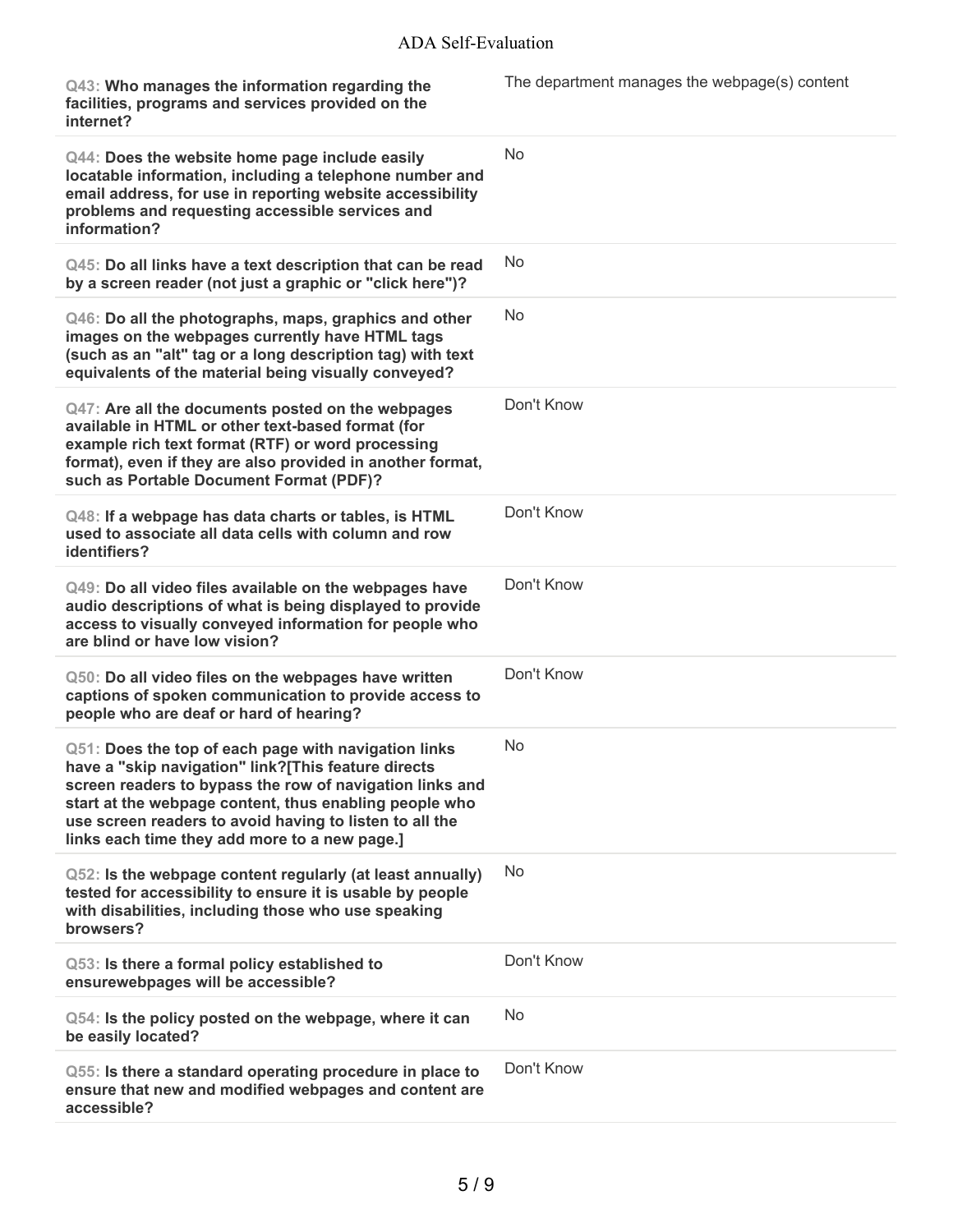No

**Q56: Does the in-house communications staff and department contacts responsible for webpage content development receive training on the guidelines for website accessibility?**

**PAGE 8: G. Public Telephones and Communication Devices**

| Q57: Does the program's main public access number<br>have an automated phone menu service (i.e. press 1 for<br>, press 2 for)?                                                                                                                  | No.                                 |
|-------------------------------------------------------------------------------------------------------------------------------------------------------------------------------------------------------------------------------------------------|-------------------------------------|
| Q58: If yes, does the system offer a simple, 1-step way<br>for a caller to bypass the menu and speak directly with a<br>staff person during regular business hours?                                                                             | N/A                                 |
| Q59: What tools does the program use to communicate<br>by phone with people with speech or hearing<br>difficulties?                                                                                                                             | None                                |
| Q60: Does the program publish the City's TTY (text<br>telephone) relay service in all materials where a phone<br>number is listed?                                                                                                              | No                                  |
| Q61: If a third-party "Relay" system is used, does<br>program staff receive training on how to place a Relay<br>call to a customer, as well as receive one?                                                                                     | Respondent skipped this<br>question |
| <b>PAGE 9: H. Accessible/Adaptive Equipment</b>                                                                                                                                                                                                 |                                     |
| Q62: Does the program allow members of the public to<br>use electronic equipment such as copy machines or<br>computer terminals?                                                                                                                | No                                  |
| Q63: Does the program ensure that the electronic<br>equipment is accessible to and usable by individuals<br>with disabilities (For example, is a public computer<br>terminal provided on a lowered counter or in an<br>accessible workstation)? | Respondent skipped this<br>question |
| Q64: Are auxiliary aids (such as a moveable light<br>source, adjustable worktable levels, paper and pen, etc.)<br>provided to assist persons with disabilities?                                                                                 | Respondent skipped this<br>question |
| <b>PAGE 10: I. Public Meetings</b>                                                                                                                                                                                                              |                                     |
| Q65: Does the program hold public meetings, hearings<br>or conferences?                                                                                                                                                                         | Yes                                 |
| Q66: Does the program require that public meetings,<br>hearing, and conferences be held in accessible<br>locations?                                                                                                                             | Yes                                 |
|                                                                                                                                                                                                                                                 |                                     |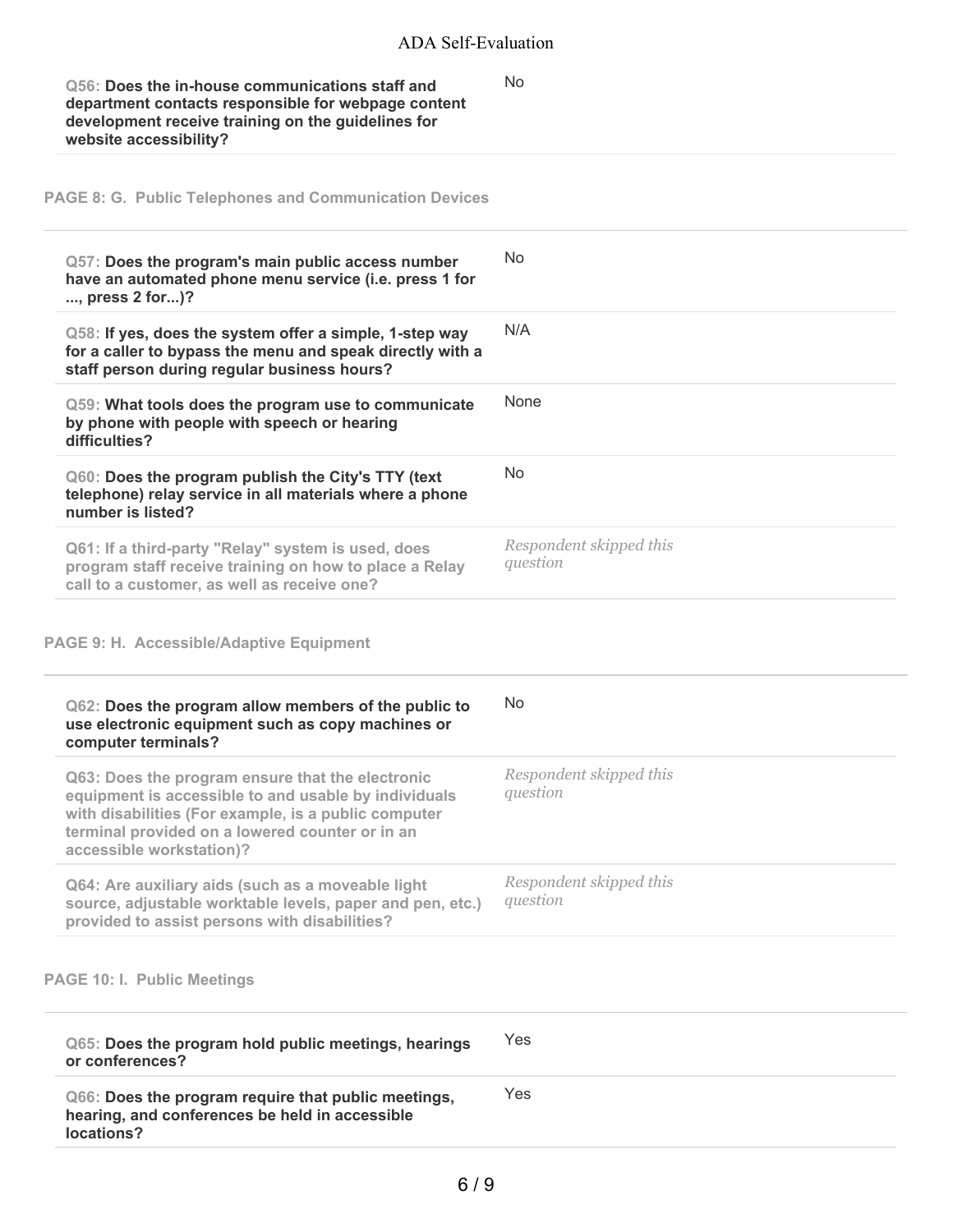| Q67: Do all printed or electronic materials about<br>program-sponsored/hosted public events, public<br>meetings, public hearings, or public appearances by and<br>with City officials include instructions about how to<br>request accommodations? | <b>No</b>                                                                                                   |
|----------------------------------------------------------------------------------------------------------------------------------------------------------------------------------------------------------------------------------------------------|-------------------------------------------------------------------------------------------------------------|
| Q68: If yes, what types of accommodations can the<br>program provide to the public when requested?                                                                                                                                                 | Other (please list)<br>Generally states accommodations will be provided.                                    |
| Q69: How many Assistive listening devices are made<br>available for public meetings?                                                                                                                                                               | Don't Know                                                                                                  |
| Q70: Does the program charge an additional fee for<br>providing accommodations for people with disabilities?                                                                                                                                       | No                                                                                                          |
| <b>PAGE 11: J. Transportation Services</b>                                                                                                                                                                                                         |                                                                                                             |
| Q71: Does the program provide transportation to<br>volunteers, visitor, or program participants?                                                                                                                                                   | <b>No</b>                                                                                                   |
| Q72: Does the program have procedures to make<br>transportation accessible to persons who have visual,<br>hearing, mobility and learning disabilities?                                                                                             | No.                                                                                                         |
| PAGE 12: K. Tours and Trips                                                                                                                                                                                                                        |                                                                                                             |
| Q73: Does the program provide facility tours or organize<br>trips for members of the pubic?                                                                                                                                                        | No                                                                                                          |
| Q74: Does the program have procedures to make the<br>tours and trips accessible to individuals who have<br>visual, hearing, mobility and learning disabilities?                                                                                    | <b>No</b>                                                                                                   |
| <b>PAGE 13: L. Use of Consultants and Contractors</b>                                                                                                                                                                                              |                                                                                                             |
| Q75: Are consultants or contractors who bid on capital<br>projects or other contractual work for the program<br>required to signstatements attesting to their intent to<br>comply with the ADA?                                                    | $N/A$ ,<br>If yes, please include the statement agreed to by<br>contractors and consultants:<br>Lam unsure. |
| Q76: Does program staff monitorconsultants or<br>contractors obligations to facilitate participation of<br>individuals with disabilities?                                                                                                          | No.                                                                                                         |
| Q77: When selecting contractors or vendors, does the<br>program use criteria that does not discriminate based on<br>ability?                                                                                                                       | Don't Know                                                                                                  |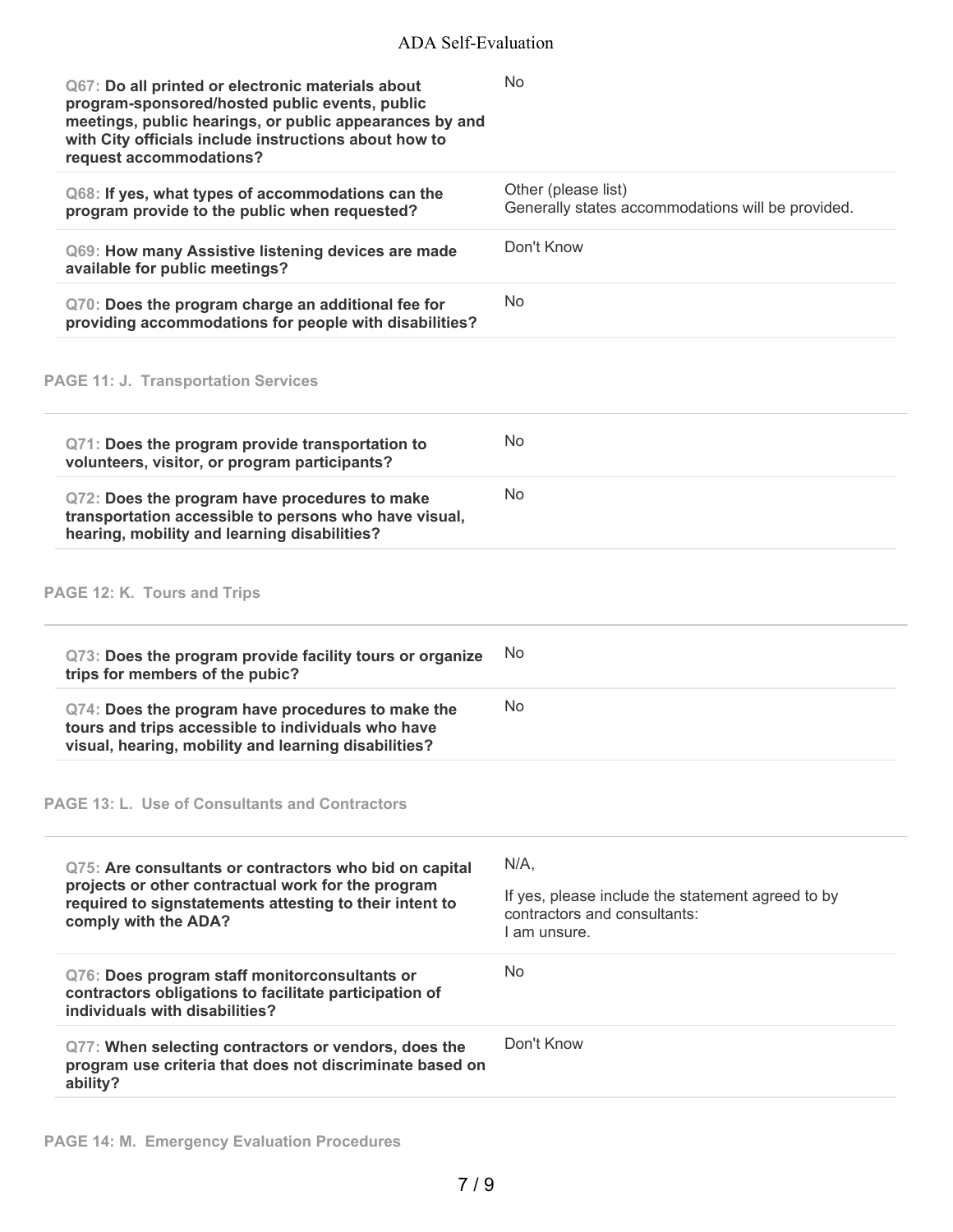| Q78: Does program staff have a plan or procedures in<br>place that describe how to evacuate people with<br>disabilities from the program facility during an<br>emergency?                                                              | No                                                                                                                                                                                                   |
|----------------------------------------------------------------------------------------------------------------------------------------------------------------------------------------------------------------------------------------|------------------------------------------------------------------------------------------------------------------------------------------------------------------------------------------------------|
| Q79: If yes, isstaff at each program facility trained to<br>carry out the instructions of the plan or procedures?                                                                                                                      | N/A                                                                                                                                                                                                  |
| Q80: Is the evacuation plan or instructions posted in a<br>visible and accessible area of each floor in all programs<br>and public facilities?                                                                                         | Don't Know                                                                                                                                                                                           |
| PAGE 15: N. Special Events and Private Events on City Property                                                                                                                                                                         |                                                                                                                                                                                                      |
| Q81: Does program staff notify both private entities and<br>staff of their obligations to facilitate participation of<br>individuals with disabilities in those special events or<br>private events held on public property?           | Don't KNow                                                                                                                                                                                           |
| PAGE 16: O. Training and Staffing                                                                                                                                                                                                      |                                                                                                                                                                                                      |
| Q82: Does the program provide full and equal access to<br>ALL its participants, regardless of ability?                                                                                                                                 | Yes                                                                                                                                                                                                  |
| Q83: How is program staff that have contact with the public informed of the department's obligations and<br>policies that enables persons with disabilities to participate in the program?                                             |                                                                                                                                                                                                      |
| Verbally and through any training provided by the City.                                                                                                                                                                                |                                                                                                                                                                                                      |
| Q84: Does the program staff who maintain contact with<br>the public receive training on interacting with people<br>with disabilities?                                                                                                  | Don't Know                                                                                                                                                                                           |
| Q85: Is there program staff who would be able to<br>provide better customer service if they had training in<br>American Sign Language (ASL) or other means of<br>communicating with people who have hearing or speech<br>difficulties? | Yes,<br>If yes, please list staff/positions that would benefit<br>from additional training:<br>My staff include both customer service office staff as<br>well as field staff who would both benefit. |
| Q86: Would other training or technical assistance                                                                                                                                                                                      | Developing policies and procedures,                                                                                                                                                                  |
| services be helpful to program staff such as (check all<br>that apply):                                                                                                                                                                | How to work with people with disabilities,                                                                                                                                                           |
|                                                                                                                                                                                                                                        | Legal requirements,                                                                                                                                                                                  |
|                                                                                                                                                                                                                                        | How to respond to requests for accommodation (i.e.<br>American Sign Language interpreters, assisted<br>listening devices, etc.)                                                                      |
|                                                                                                                                                                                                                                        | How to provide materials in alternate formats (i.e.<br>Braille, audio recordings, etc.                                                                                                               |